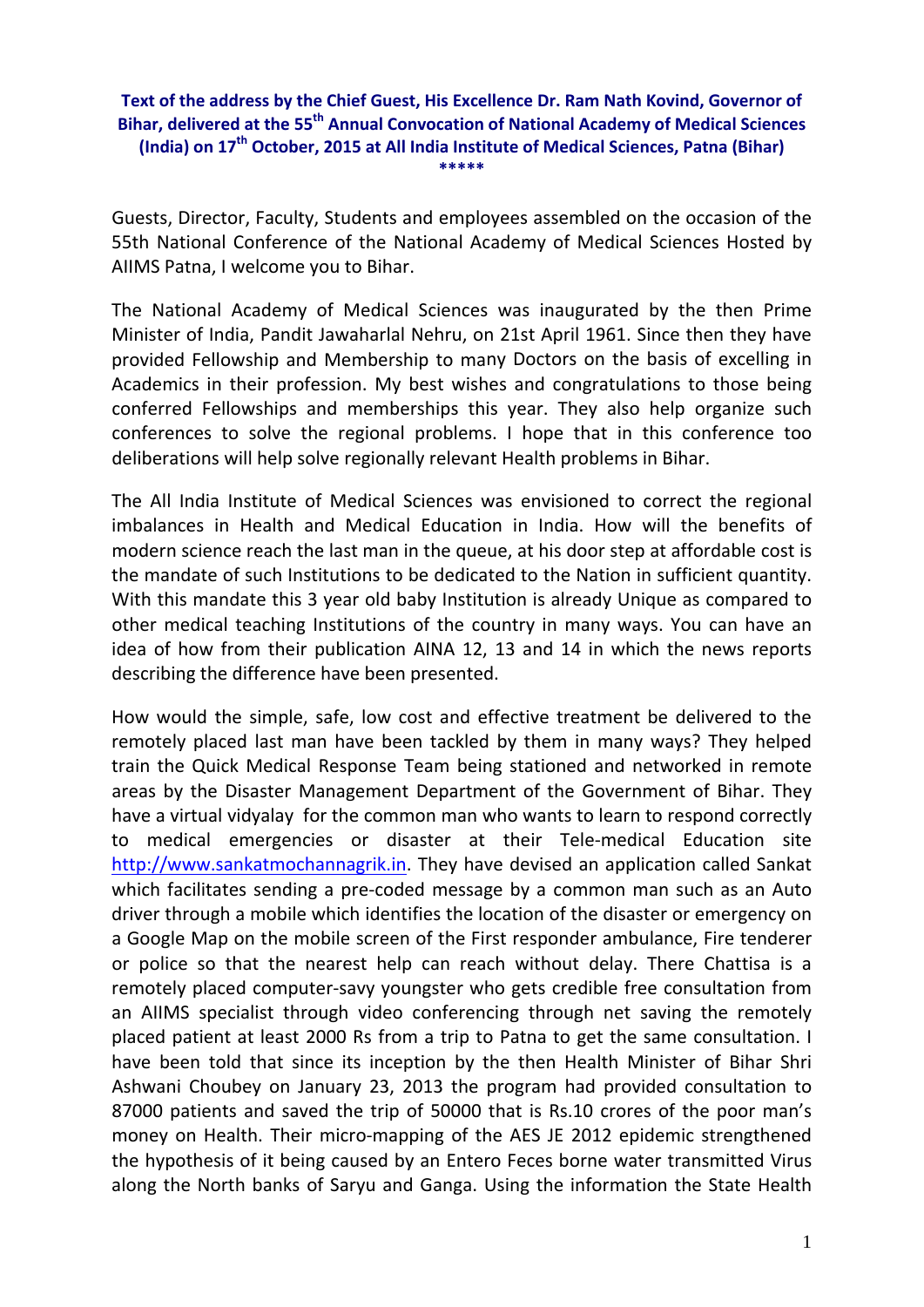Department by an intensive water contamination control and detection, retrieval and SOP based management was able to decrease the incidence of the disease in Muzzafarpur from above 1300 last year to less than a 100 this year.

Besides this patients attending the Institutes OPD can register themselves through their mobiles avoiding large queues. All their Data including images, video, text, numbers are stored on the net from the point of creation and can be retrieved through mobile at multiple distant points, used and updated. Being digital from the very beginning the data can be used for Research and creation of Good Clinical Practice and Policy Guidelines.

They have done 2000 major surgeries like cochlear implant and joint replacements in their 4 modern theatres without mortality since March 2014. Soon they will have 3 more theatres to reduce waiting lists and with installation of CT Scan and Blood Bank in near future their emergency will start.

I have been told that their teaching techniques include e learning and are very modern and developed.

Their ability to create powerful Friends like RMRI, UNICEF, PATH, WHO, State Governments Disaster and Health Departments, IIT and IIM of Bihar and NAMS nationally and network with them will help everyone fight the unending war against Death and Disease.

I wish you success in being useful to the Nation, World and Humanity and stop here with a Jai Hind.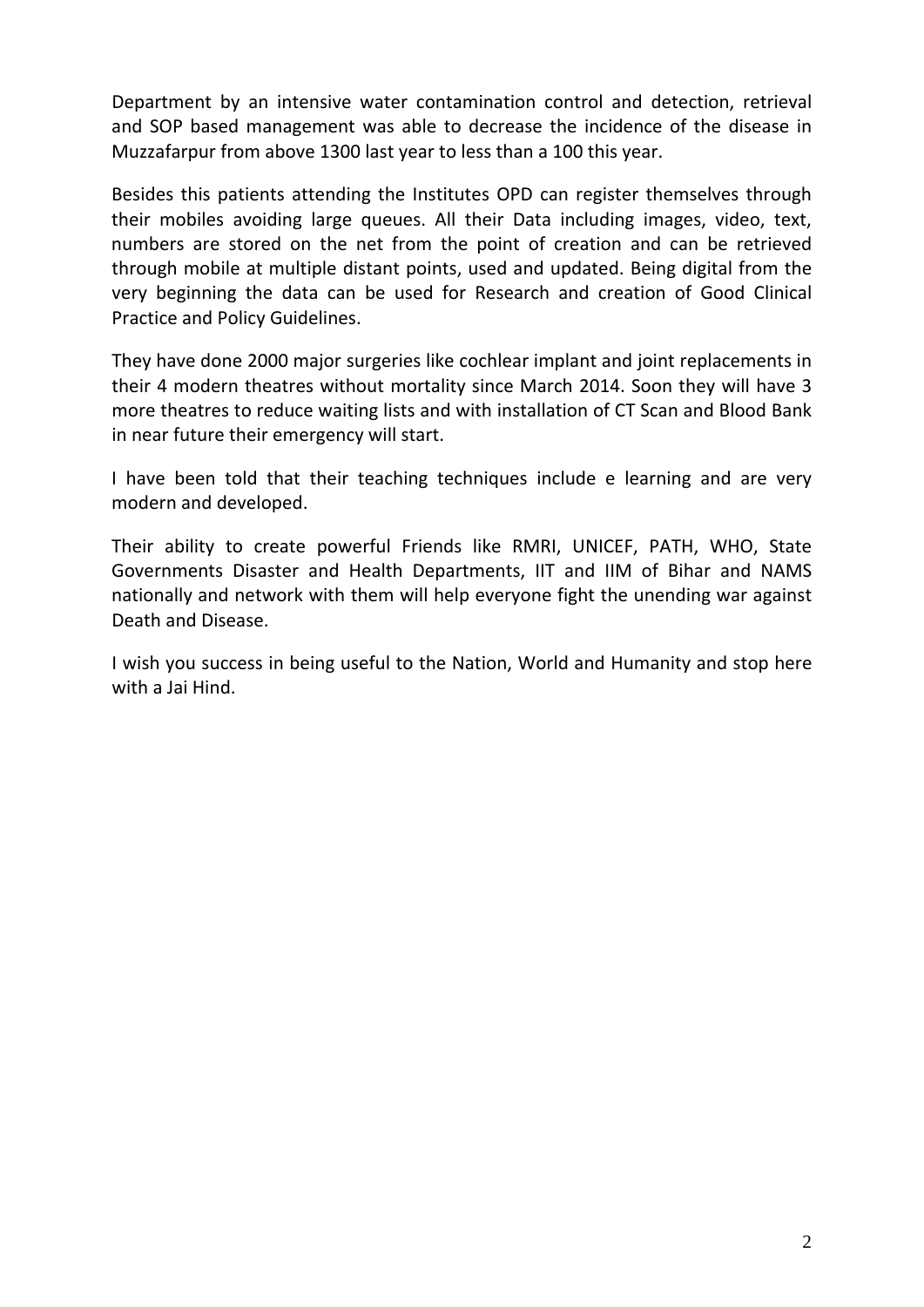## **परम आदरणीय महामिहम Įी रामनाथ कोिवद, िबहार के राÏयपाल का अिखल भारतीय आय िवज्ञान र् संèथान पटना मɅ राçट्रीय िचिक×सा िवज्ञान अकादमी की ५५वी ु राçट्रीय गोçठी मɅभाषण**

राष्ट्रीय चिकित्सा विज्ञान अकादमी की ५५ वी राष्ट्रीय गोष्ठी में पधारे अतिथि गण, अखिल भारतीय आयुर्विज्ञान संस्थान पटना के निदेशक, संकाय, विदयार्थी एवं कर्मचारी, सभी का इस गोष्ठी, बिहार मे स्वागत |

राष्ट्रीय चिकित्सा विज्ञान अकादमी की स्थापना २१ अप्रैल १९६१ को हुई और इसका उद्घाटन १९ दिसम्बर १९६१ को भारत के तत्कालीन प्रधानमंत्री पंडित जवाहर लाल नेहरु द्वारा किया गया | तबसे इस अकादमी द्वारा चिकित्सा शिक्षा मे उत्कृष्ट चिकित्सको को फ़ेलोशिप और सदस्यता दी जाती है | आज के दिन सम्मान पा रहे सभी चिकत्सको को मेरा साधुवाद एव बधाई | इसके अलावा ये अकादमी वैज्ञानिक गोष्ठी करा स्थानीय समस्याओं का समाधान ढूँढने मे योगदान देती हैं | आशा है इस गोष्ठी से भी स्वास्थ स्तर मे बिहार में स्थानीय असमताओं को दूर करने में महत्वपूर्ण मदद मिलेगी |

अखिल भारतीय आयुर्विज्ञान संस्थान पटना की परिकल्पना स्थानीय चिकित्सा एवं शिक्षा स्तर में विषमताओं को दूर करने हेतु की गई | उच्स्तरीय स्वस्थ्य एवं चिकित्सा सुविधाए पंक्ति में खड़े आख़िरी आदमी तक, उसके द्वार, कम से कम खर्च पर कैसे पहुंचे, इसी लिए ये संस्थान देश को समर्पित है और ऐसे कई अन्य संस्थान समुचित मात्रा में देश को दिया जाना प्रस्तावित है | इस उद्देश्य को लेकर चलता हुआ पटना का अखिल भारतीय आयुर्विज्ञान संस्थान संस्थान अपनी ३ वर्ष की बालावस्था में ही देश में अन्य सभी चिकित्सा शिक्षा संस्थानों से कई मानो में भिन्न है | इनके प्रकाशन १२, १३, १४ के आइने के जरिये अल्पकाल में हुई इनकी उप्लाभ्दियों का अदाज़ मिलता है | जिनमें, ये वर्ष में कितनी बार और किन किन कारणों से अखबारों में सुर्खियों का विषय बने इस बात की विस्तृत चर्चा है |

समय रहते सबसे प्रभावी, सस्ता और सुलभ उपचार सुदूर स्थित रोगी को पहुँच सके इस दिशा मे इस संस्थान की कई पहल हैं | बिहार सरकार के चिकित्सा और आपदा विभागों के साथ मिलकर इनका सुदूर छेत्रों में Quick Medical Response Team (QMRT) तैयार करने का कायक्रमर् | इनकी संकटमोचन नागिरक नाम से प्रिसद्ध Tele‐medical Education site जो िक आम आदमी के लिए संकट में क्या करे के प्रशिक्षण के लिए इन्टरनेट पर सभी को उपलब्ध इनके दवारा संचालित एक virtual vidyalay है | इनकी ऑटो ड्राइवर्स तक को उप्लाभ्द संकट सकेत सेवा, जो दुर्घटना या आपद की स्थित में जिसमें First Responder को के स्थान की सूचना google मानचित्र पर mobile पर उपलभ्द होने के कारण समय से निकटतम सहायता एम्बुलेस पुलिस या अग्नि शामक वाहन के जरिये मिल जाती है और कई आंटो भी पटना में अब एम्बुलेस का काम करने लगे हैं | इनका छत्तीसा, जो एक नवयुवक है जो नेट के जरिये सुदूर स्थित रोगी को रोग सम्बंधित AIIMS पटना से मुफ्त परामर्श दिला

3